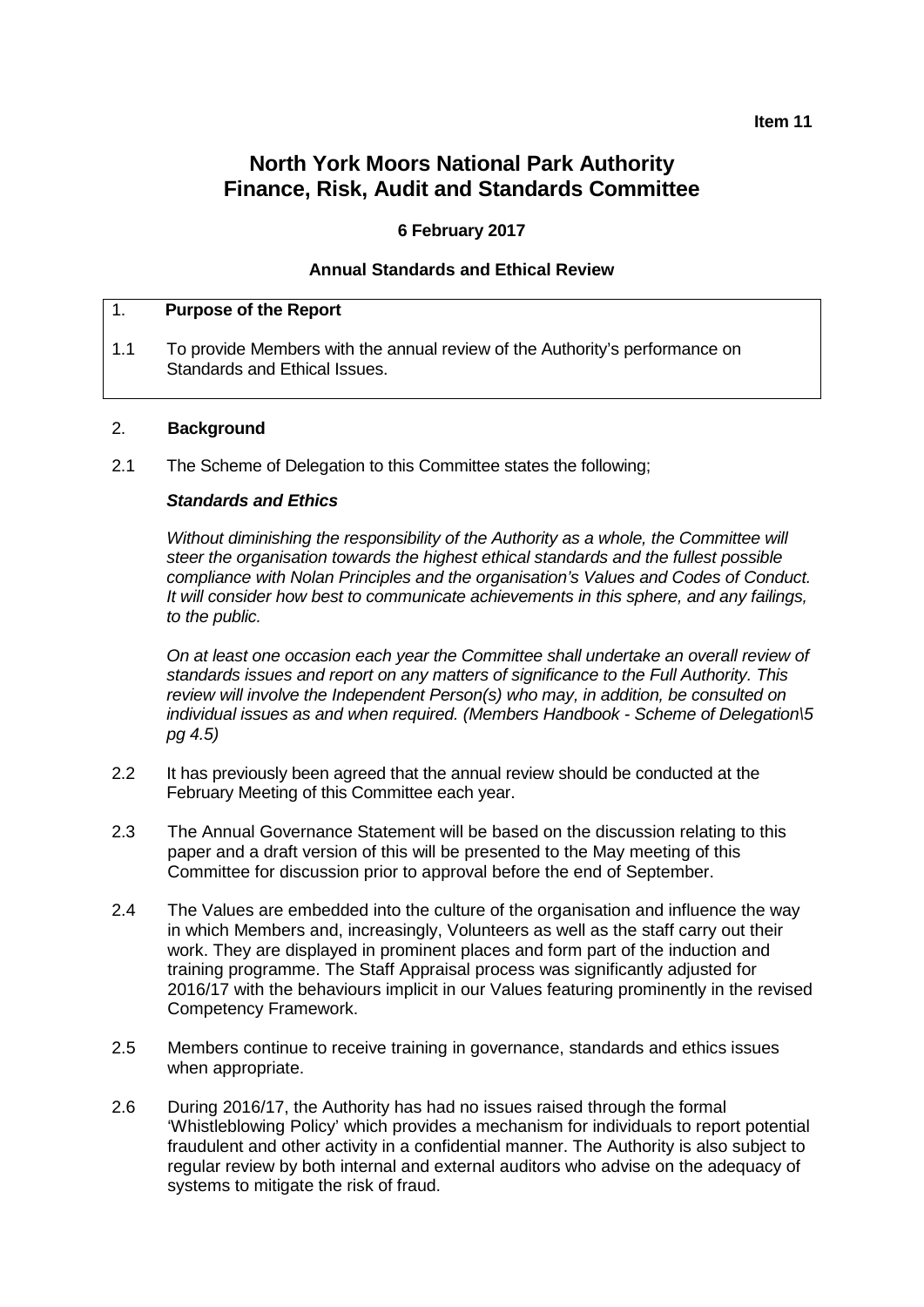- 2.7 Members will be aware that the Authority has an excellent record in achieving, maintaining and improving performance against the assessment criteria for both Charter Mark (over a fourteen year period) and Customer Service Excellence over the last six years, for the whole organisation. This serves as an external validation of the Authority's approach to customer service and the 2016 assessment resulted in more aspects of the service provided being regarded as 'best practice'.
- 2.8 Sections 3 to 7 below detail statistics which demonstrate that the Authority is operating in a way that is consistent with its Codes of Conduct and Ethical Framework.

## 3. **Complaints and Compliments**

- 3.1 Officers report quarterly on Complaints and Compliments which have been received during the year and also report on complaints to the Local Government Ombudsman. The graph below details the Complaints registered between 2004/05 and 2015/16 and the Ombudsman Complaints. The volume of complaints is relatively low and during this period the Ombudsman has only found against the Authority's position on one occasion and that was agreed as a Local Settlement.
- 3.2 The total number of compliments received over the same period is nearly 1,500. While there have been changes in the criteria for recording correspondence as a compliment which makes year on year comparisons difficult, the continued high volume of compliments should be seen as highly encouraging.
- 3.3 In 2015/2016 the Authority received 10 complaints of which, 2 were justified or partially justified and two were referred to Members for consideration. In the same time period the Authority also received 62 compliments. The Local Government Ombudsman received one complaint about the Authority in 2015/16 which was then referred back for local determination under the Authority's complaints process.



3.4 The year to date performance for 2016/17 is included in more detail at Item 12 on this agenda and full year data will be reported to the May meeting of this committee.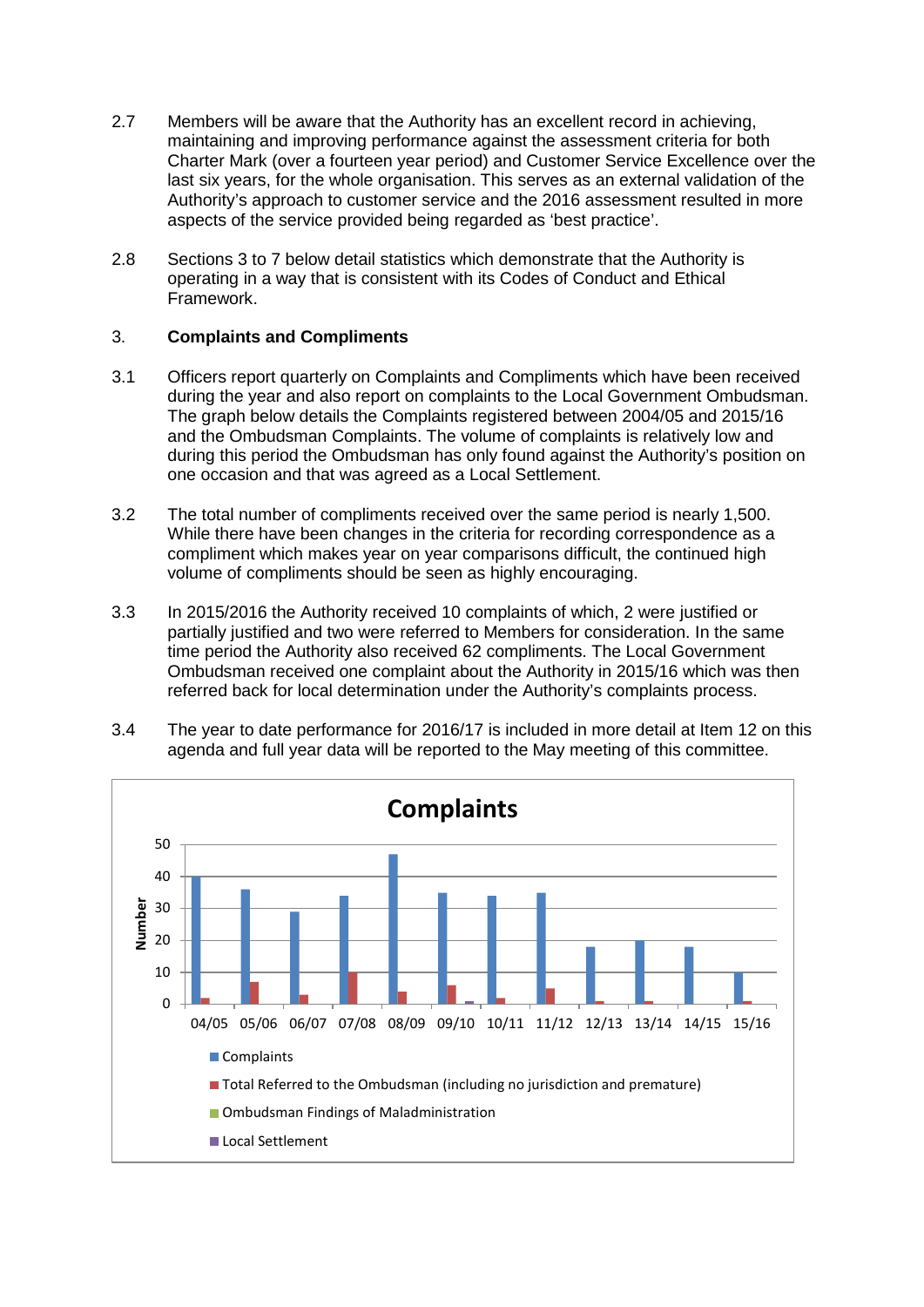- 3.5 Officers clearly welcome the trend towards a reducing number of formal complaints which does indicate strong levels of service. They are, however, mindful that the way in which customers interact with the Authority has changed significantly which means that formal written complaints are much less likely than, say, 10 years ago. Work will be undertaken to ensure that complaints which ought to have been recorded and dealt with via the complaints process are being 'captured' even though they may have been received via a staff member's email address or social media.
- 3.6 Dealing with Freedom of Information Act (FoI) requests are a regular feature of the Authority's work (28 were responded to in 2015/16 and 14 in the year to date). While these are mostly straightforward in their nature, there are inevitably more complex requests as well. In answering requests, the Authority is obliged (with certain exceptions) to provide the information that it holds which means that data management systems should be efficient at both retaining and disposing of information. In addition, all staff need to be aware that care should be exercised in the content, tone and language used in all communications as these may need to be released in responding to an FoI request.

### 4. **Member Complaints**

- 4.1 The Authority has adopted a Member Code of Conduct which was updated in June 2012 in accordance with the new Standards regime arrangements. It substantially exceeds the minimum requirements of the legislation. The Monitoring Officer and Independent Person reviewed the Code of Conduct in the light of the outcome of the Member Complaints received in 2013. A number of clarifications were proposed which were approved by the Authority in September 2014.
- 4.2 There were no complaints regarding Members in 2016.

# 5. **Staff Health, Safety and Well Being**

- 5.1 The number of working days lost to sickness is usually considered to be an indicator of the working environment within an organisation and the chart below details the Authority's sickness absence performance indicator since 2004/05. These results continue to compare favourably with other organisations.
- 5.2 The Authority has a long term target of 4 days absence (1.5%) per full time equivalent. The actual figure achieved in 2015/16 was 4.2 days (1.6%) which represented a minor decrease from the previous year's figure. Taking long term absence out of the 2015/16 figures reveals an underlying absence rate of less than 1.0% for the year which is unchanged from the previous year. An analysis of the causes of sickness absence shows no discernible pattern of illness that suggests a work related cause affecting a number of people.
- 5.3 The most recent data available from the Chartered Institute for Personnel and Development (October 2016) reported that average sickness absence in the public sector across the UK is 8.5 days per person (3.2%), while the corresponding figure in the private sector is currently 5.2 days per person (2.2%). These figures showed a slight decrease from the previous year.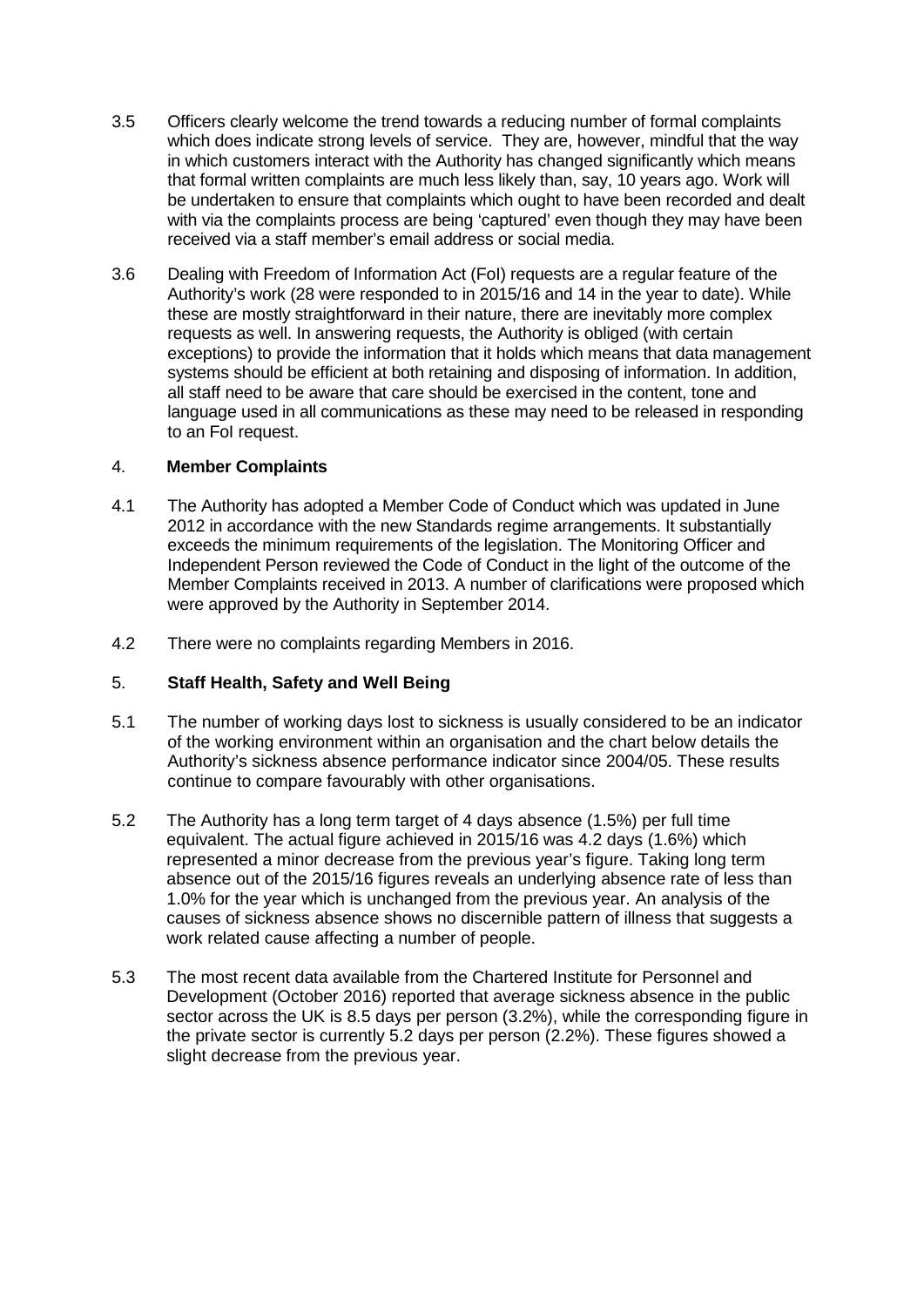

- 5.4 Staff from Veritau are conducting an audit into the way in which the Authority is managing Health and Safety with specific regard to the Volunteer Service. As a significant expansion of the Volunteer Service is underway, Officers were keen to receive an external view as to whether the way in which health and safety is organised is sound and fit for purpose as the number of volunteers grows.
- 5.5 Detailed Health and Safety Reports are provided to Members at each FRASC meetings (see agenda item 13) and annually to NPA. The report elsewhere on this agenda deals with performance with regard to accidents, the 2016/17 action plan and proposals for the 2017/18 action plan.

### 6. **Planning Performance**

6.1 The Authority monitors the number of planning appeal decisions allowed against the Authority's decision to refuse planning applications as this is an indicator of the quality and consistency of its decision making. Members are regularly updated on this indicator and the chart below illustrates the results on a quarterly basis over recent years. The national average varies from year to year years but is normally about 35%.

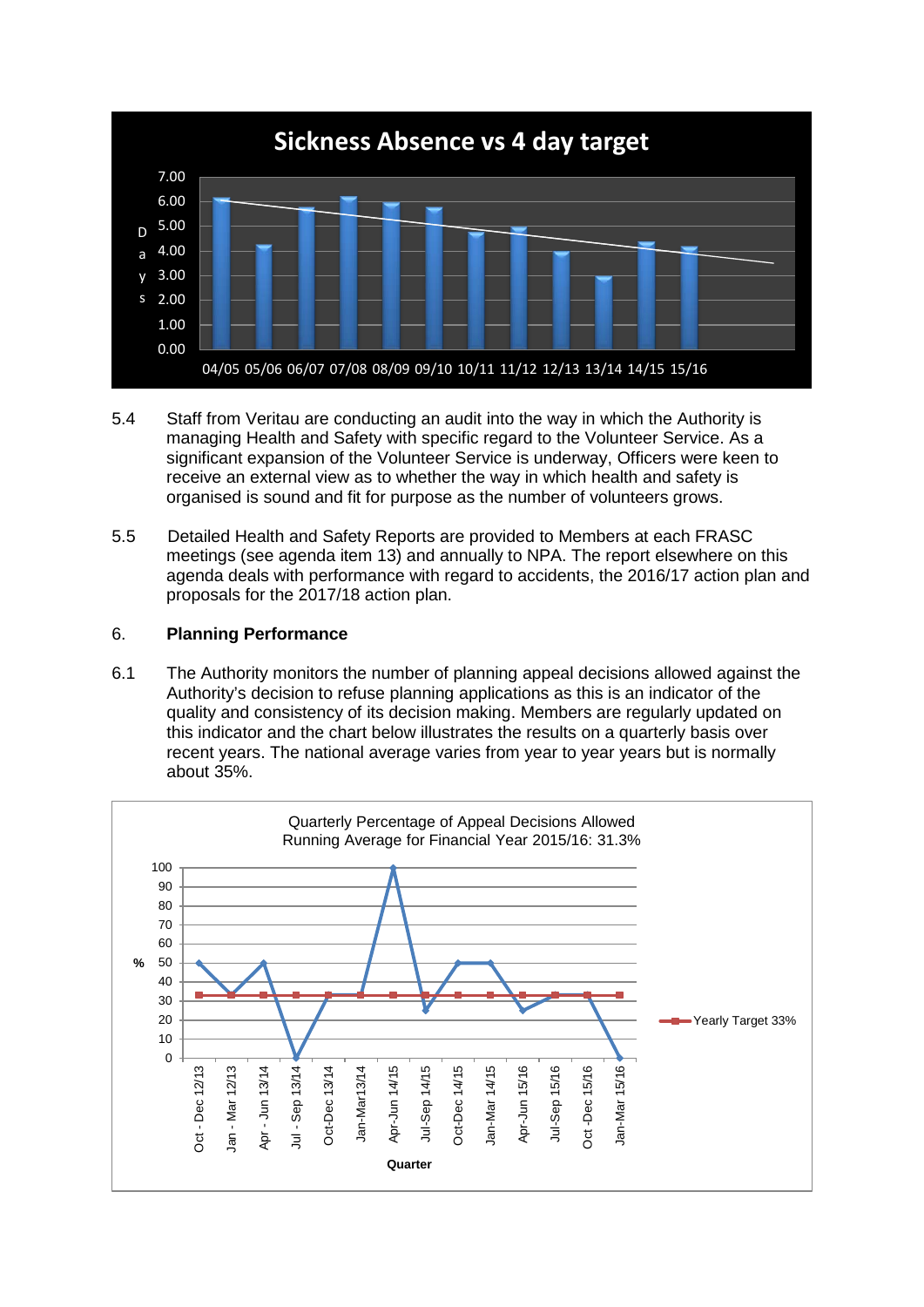- 6.2 The Authority's target is 33% of appeal decisions allowed. In 2015/16, the number allowed was 2.5 out of 8, giving the percentage of appeals allowed as 31.3% and within target. This represents the second best year since the publication of the NPPF in 2012.
- 6.3 The Planning Customer Satisfaction Survey was undertaken in 2016. Results have historically been strong and the Authority's performance indicator for satisfaction with the planning service is set at a high level of 85%. The result from the 2016 survey gave an overall satisfaction rating of 93%. This means that the challenging target has again been met and is particularly noteworthy following a year in which preapplication advice charging was introduced.

## 7. **Media Coverage**

- 7.1 The Authority monitors the press coverage received and analyses whether the coverage is positive, negative or neutral. Between 2010/11 and 2013/14 the percentage of positive coverage decreased from 66% to 53%. This improved significantly, however, to 63% in 2014/15 while negative coverage decreased to 1%.
- 7.2 In 2015/16, positive coverage fell slightly to 56%, but the remainder was all neutral. Officers consider this to be an excellent achievement given that this was the year in which the York Potash planning application was determined. The figures for the year to date are 79% positive and 21% neutral coverage confirming the high quality press coverage generated.

## 8. **Staff Code of Conduct and Ethical Framework**

8.1 Both of these documents have been reviewed, amendments proposed and subsequently approved by Members at the March 2015 meeting of the National Park Authority. The Code and Framework were well publicised at the time. While there have been no significant issues arising from this, Officers are mindful that there are a number of new staff at all levels and, although this subject is covered in induction, it would be appropriate to give contents of the Staff Code further publicity to all staff.

### 9. **Volunteer Strategy**

- 9.1 Members approved a new Volunteers Strategy in early 2015, reviewed progress in 2016 and a considerable amount of work has been undertaken to implement this. One of the outcomes has been closer engagement with volunteers, including a number of them attending staff meetings and engaging in staff training days. This involvement has proved to be very useful as volunteers are effectively 'semiindependent' and they have been able to stimulate good debate with their comments and questions.
- 9.2 Members will be aware that there has been considerable staff change within the Volunteer Service for a variety of reasons. This has now been resolved, albeit on a temporary basis, and Officers are confident that the management of the service and delivery of the strategy remain on a sound footing.

# 10. **Annual Governance Review**

10.1 The Authority formally approves an Annual Governance Statement for publication alongside the Statement of Accounts. This includes a summary of the work undertaken in the financial year ended the 31 March and it also indicates areas to be addressed in the forthcoming year to further enhance the governance arrangements. Below is an extract from the current statement.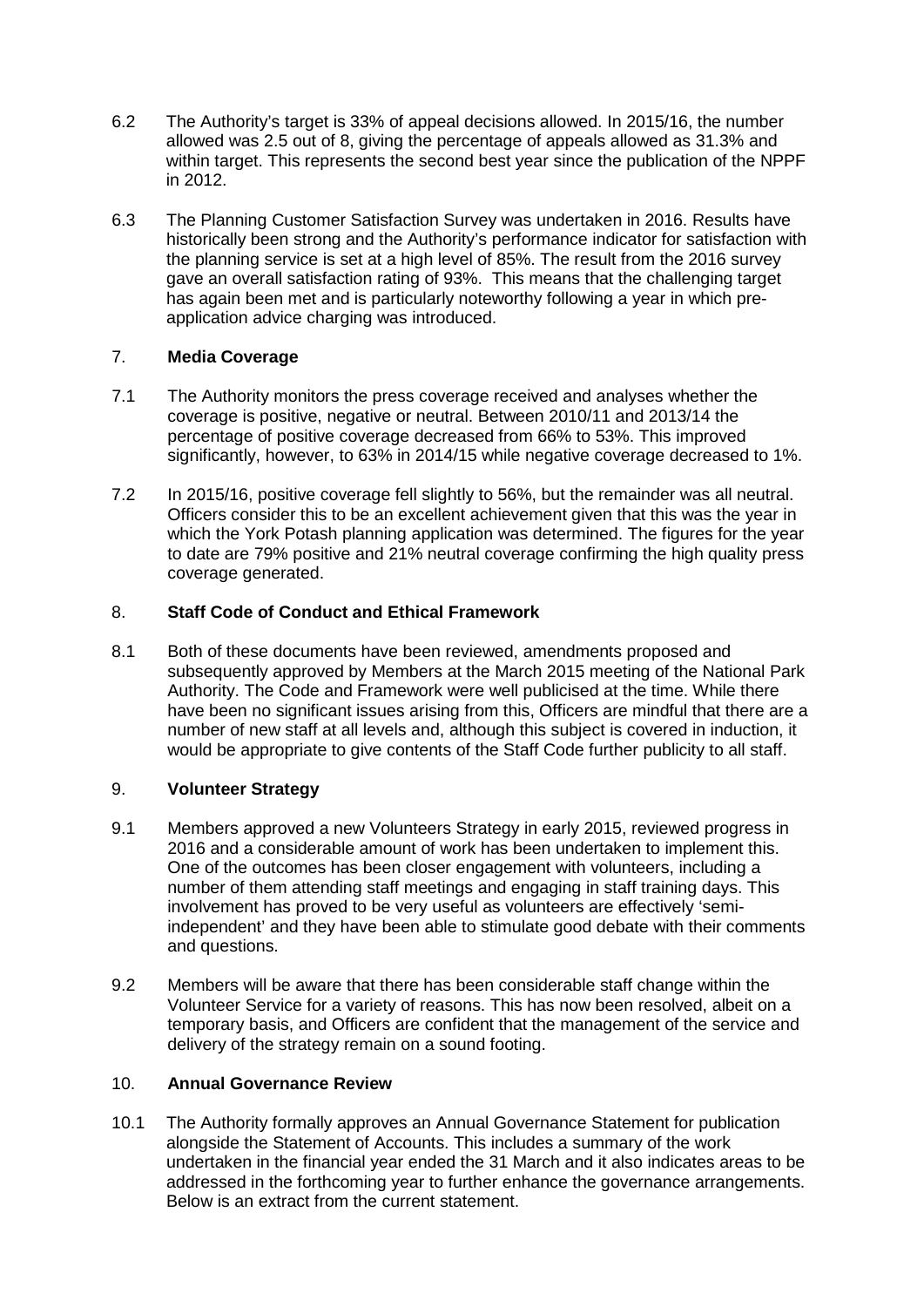The review of effectiveness has identified the following areas to be addressed in 2016/17:

- Ensuring that Members have the information and opportunity to make good, clear decisions on their priorities for the Business Plan and the type and level of public input needed for this, including in relation to Performance Indicators.
- Improving communications and avoiding duplication in the publication of various vehicles for sharing information with Members, volunteers and staff.
- A fourth survey of residents' satisfaction with the work of the Authority will be undertaken allowing comparative data to be collected including an assessment of satisfaction and fairness in decision making. This will also be utilised to consult with residents on issues in the emerging Business Plan.
- Work flowing from the volunteer strategy will continue to be a priority as volunteers become involved in more parts of the Authority.
- The review of the appraisal scheme will seek to ensure a balanced approach to performance assessment combining work output with standards of behaviour as outlined in the Values.
- Further work on the review of the Scheme of Delegation, Standing Orders and Financial Regulations will be undertaken in particular to reflect the impact of the ongoing collaborative working with North Yorkshire County Council and other minor changes which have been identified by Officers.
- Ensuring suitable public input to the new Local Plan and review of the Management Plan.
- Review the arrangements for managing Fraud and Corruption Risk.
- Review the Strategic Risk Register taking into consideration the priorities emerging from the new Business Plan.
- 10.2 Excellent progress has been on the majority of these items during 2016/17. Members were engaged through much of 2016 in making decisions for priorities in the new Business Plan approved in December; work has been done to ensure there has been better use made of information and sharing this across a variety of formats for Members, volunteers and staff; the residents' satisfaction survey was undertaken, the results analysed, presented to Members and used in helping to determine Business Plan priorities; work on the Volunteer Strategy has continued with volunteers playing an ever wider role in the Authority's work; the revised appraisal scheme has been implemented with minor revisions to be made for 2017/18; public and partner input into the Local Plan and review of the Management Plan has been well planned and extensive; and the review of the Strategic Risk register which incorporates the Business Plan strategic priorities is considered elsewhere on the agenda for this meeting.
- 10.3 Work on reviewing the Scheme of Delegation, Standing Orders and Financial Regulations has been postponed, ensuring that work did not potentially need to be done twice, pending confirmation of the way in which the Financial Collaboration Agreement with NYCC will be delivered from April 2017 onwards. A paper will be presented to FRASC in May reviewing the arrangements for managing Fraud and Corruption Risk.
- 10.4 In terms of the actions for 2017/18 to be included in the Annual Governance Statement, Officers suggest the following areas for further development;
	- Completion of the work highlighted in Paragraph 10.3 above.
	- Give increased prominence to the Officers' Code of Conduct to ensure that Officers are clear about its contents and fully comply with their obligations.